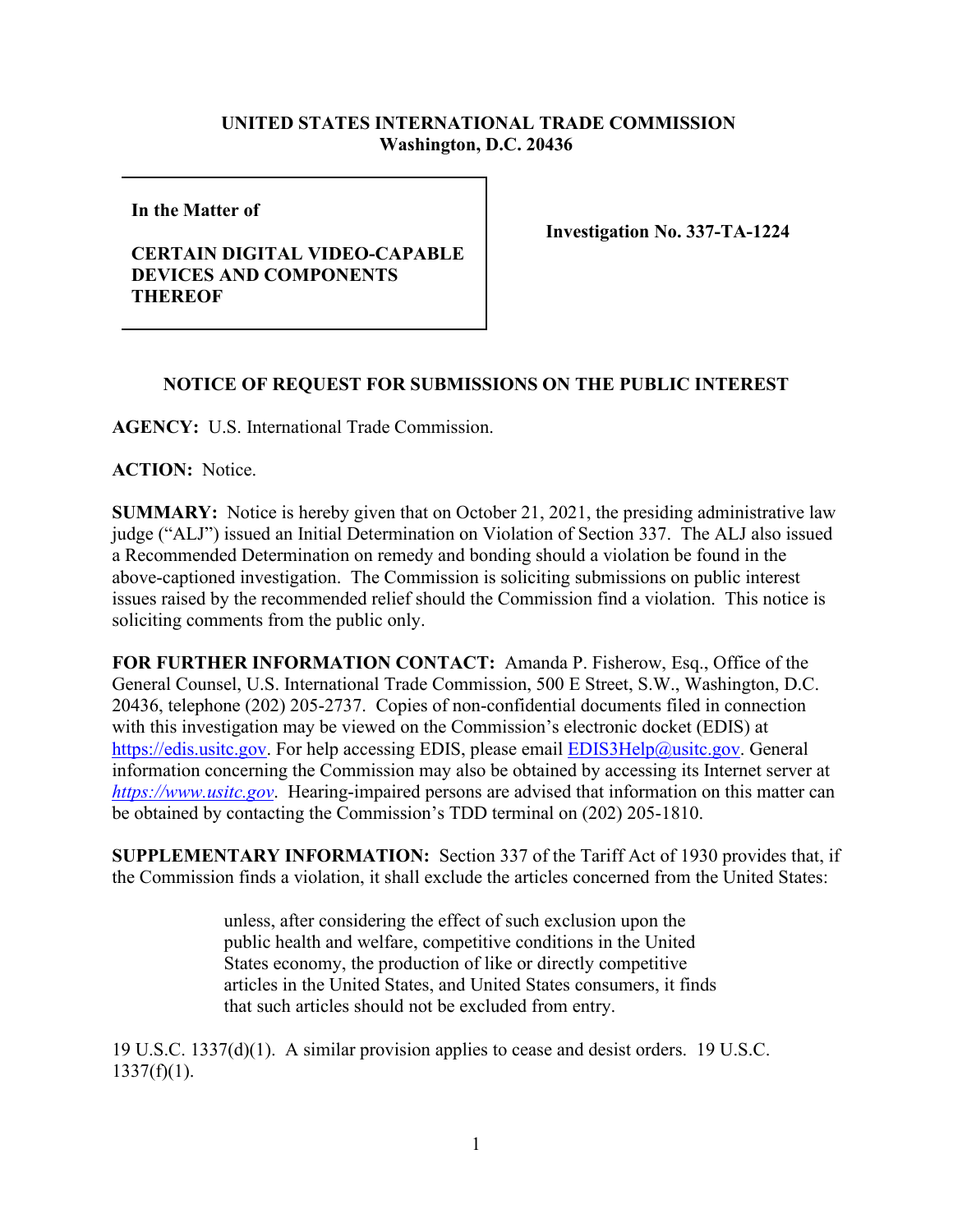The Commission is soliciting submissions on public interest issues raised by the recommended relief should the Commission find a violation, specifically: a limited exclusion order directed to certain digital video-capable devices and components thereof imported, sold for importation, and/or sold after importation by respondents Dell Technologies Inc. and Dell Inc. (together "Dell"), Hisense Co. Ltd., Hisense Visual Technology Co., Ltd., Hisense Electronics Manufacturing Company of America Corporation, Hisense USA Corporation, Hisense Import & Export Co. Ltd., Hisense International Co., Ltd., Hisense International (HK) Co., Ltd., and Hisense International (Hong Kong) America Investment Co., Ltd. (together "Hisense"), HP, Inc. ("HP"); Lenovo Group Ltd. and Lenovo (United States), Inc. (together, "Lenovo"), TCL Industries Holdings Co., Ltd., TCL Electronics Holdings Ltd., TCL King Electrical Appliances (Huizhou) Co. Ltd., TTE Technology, Inc., TCL Moka International Ltd., and TCL Moka Manufacturing S.A. de C.V., TCL Smart Device (Vietnam) Company Ltd. (together, "TCL"), Realtek Semiconductor Corp., and Intel Corporation; and cease and desist orders directed to Dell, Hisense, Lenovo, TCL, and HP. Parties are to file public interest submissions pursuant to 19 CFR 210.50(a)(4).

The Commission is interested in further development of the record on the public interest in this investigation. Accordingly, members of the public are invited to file submissions of no more than five (5) pages, inclusive of attachments, concerning the public interest in light of the ALJ's Recommended Determination on Remedy and Bonding issued in this investigation on October 21, 2021.Comments should address whether issuance of the recommended remedial orders in this investigation, should the Commission find a violation, would affect the public health and welfare in the United States, competitive conditions in the United States economy, the production of like or directly competitive articles in the United States, or United States consumers.

In particular, the Commission is interested in comments that:

- (i) explain how the articles potentially subject to the recommended remedial orders are used in the United States;
- (ii) identify any public health, safety, or welfare concerns in the United States relating to the recommended orders;
- (iii) identify like or directly competitive articles that complainant, its licensees, or third parties make in the United States which could replace the subject articles if they were to be excluded;
- (iv) indicate whether complainant, complainant's licensees, and/or third-party suppliers have the capacity to replace the volume of articles potentially subject to the recommended orders within a commercially reasonable time; and
- (v) explain how the recommended orders would impact consumers in the United States.